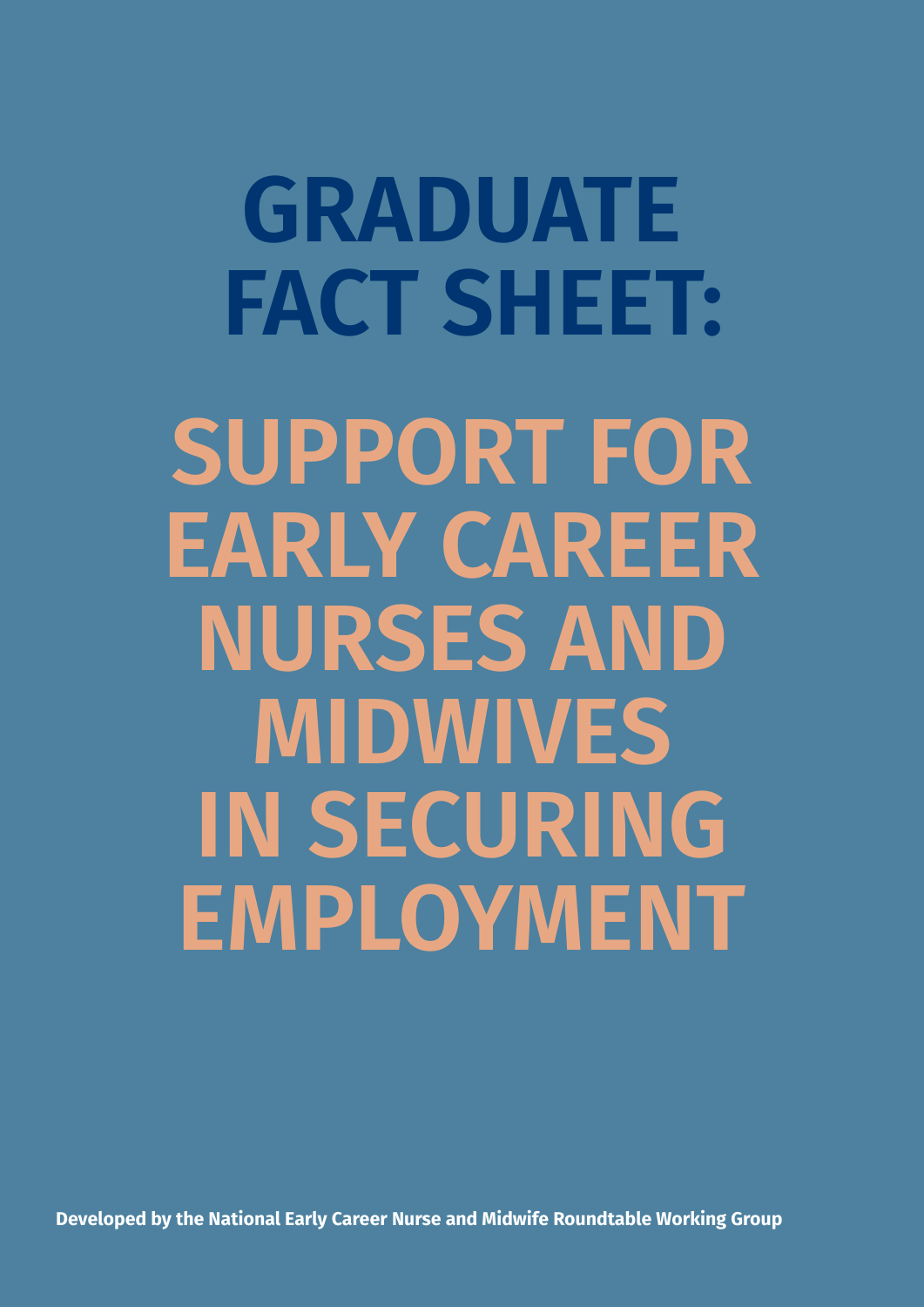## **INTRODUCTION**

Congratulations on successfully completing your nursing or midwifery studies. Securing employment as an early career nurse or midwife can be difficult, however not getting into a new graduate/transition program is not the end of the world. There are many opportunities to explore with plenty of ways you can gain a job and contribute to your profession. This fact sheet has been developed for those who are registered with the Nursing and Midwifery Board of Australia (NMBA) and to date have been unsuccessful in obtaining a new employment position.

#### **Myth Busters about doing a new graduate program the NMBA's position**

The NMBA does not mandate that a registered nurse, enrolled nurse or midwife is required to complete a graduate/transition program. However, a level of support to assist you to transition from a student to registered nurse, enrolled nurse or midwife into the workforce will help.

As a new graduate registered with the NMBA nurses and midwives are eligible to start working as a nurse or midwife as soon as your name is published on the national register.

Resources:

Fact sheet from NMBA here [https://www.nursingmidwiferyboard.gov.au/Codes-Guidelines-](https://www.nursingmidwiferyboard.gov.au/Codes-Guidelines-Statements/FAQ/Graduate-Applications-FAQs-NMBA.aspx)[Statements/FAQ/Graduate-Applications-FAQs-NMBA.aspx](https://www.nursingmidwiferyboard.gov.au/Codes-Guidelines-Statements/FAQ/Graduate-Applications-FAQs-NMBA.aspx)

ANMF MythBusters document https://www.anmf.org.au/pages/anmf-information-sheets

## **Career pathways**

Keep your horizons broad!

Be opened minded to all your opportunities. You may have really wanted to work in a particular area of nursing or midwifery and unfortunately you haven't been successful to date. Although it is important not to give up on trying to achieve your goals, you may need to think about other opportunities of employment that interest you.

One of the most important parts of your first 12-months of professional practice is to gain employment and start getting on-the-ground experience.

You can change career paths many times over your career, the opportunities are plentiful.

There are many opportunities for nurses and midwives outside the hospital system. If you're willing to go bevond your limits, you might find there are positions in areas you never thought to look before.

For example many rural and regional hospitals and facilities don't fill their new graduate placements or their nursing and midwifery positions. If you're keen for a little adventure, see what options lay in facilities outside the big metropolitan areas. The knowledge you could gain from this experience could be invaluable. Contact the Director of Nursing (DON) and show your interest.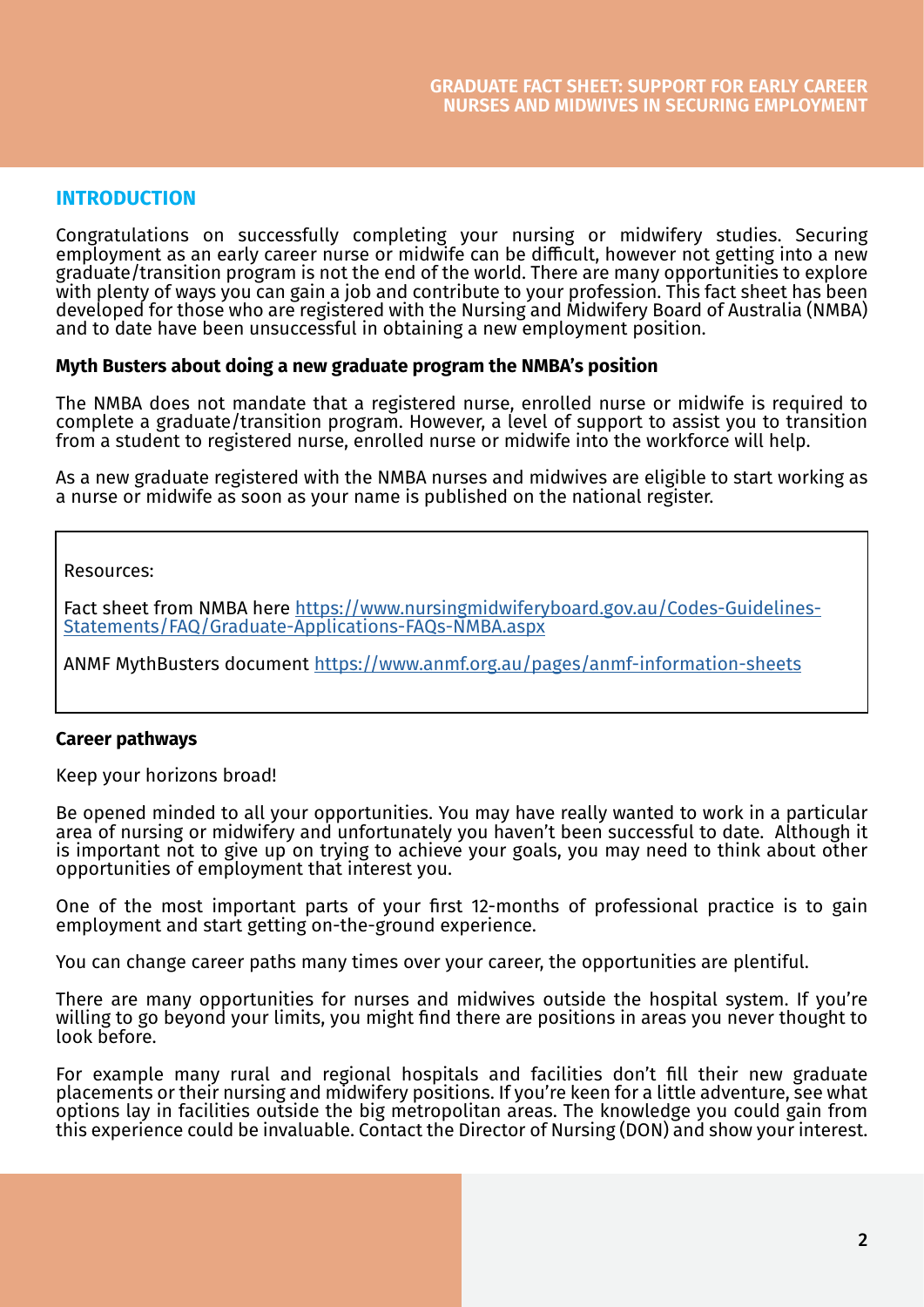Or you could consider the opportunities of one of the following supported transition programs:

- ⦁ Primary Health Care a role in general practice, school nursing, refugee health or telehealth could be for you. Check out further information on primary health care [https://www.apna.](https://www.apna.asn.au/profession/what-is-primary-health-care-nursing) [asn.au/profession/what-is-primary-health-care-nursing](https://www.apna.asn.au/profession/what-is-primary-health-care-nursing) or
- ⦁ You could also use your local PHN's (Primary Health Networks) to ask about opportunities in primary health care in your area. To find your local PHN click here. https://www.health.gov.au/ initiatives-and-programs/phn/your-local-phn/find-your-local-phn?utm\_source=health. gov.au&utm\_medium=callout-auto-custom&utm\_campaign=digital\_transformation or
- Aged Care a role in aged care for registered and enrolled nurses has many opportunities to work in either the community setting or in a nursing home. The Commonwealth Department of Health are currently funding [transition](https://www.health.gov.au/initiatives-and-programs/aged-care-transition-to-practice-program) programs. For further information - transition [program in aged care](https://www.health.gov.au/initiatives-and-programs/aged-care-transition-to-practice-program) or
- ⦁ Aboriginal and/or Torres Strait Islander nurses and midwives you could consider a [Cadetship](https://issuu.com/catsinam1/docs/cadetship-graduate-program-national-resource-final) [and Transition to Professional Practice Programs.](https://issuu.com/catsinam1/docs/cadetship-graduate-program-national-resource-final) This national resource focuses on what supports success in Cadetship and Transition to Professional Practice (TPP) Programs that are specifically for Aboriginal and/or Torres Strait Islander participants. Success means it is a culturally safe experience for participants, they complete the program and stay in the Aboriginal and Torres Strait Islander health workforce. The resource is inclusive of Aboriginal and/or Torres Strait Islander students involved in a range of health professional training and builds on existing good practice. These programs will guide new nurses in their first year of clinical practice through mentorship, professional development, and specialist clinical training.

# **TIPS FOR THE APPLICATION AND INTERVIEW PROCESS**

## **Curriculum vitae (CV) and essential criteria what you should put in your application.**

Your CV and essential criteria may include:

A commitment to nursing or midwifery demonstrating all of the following attributes:

- 1. Registration with the Nursing and Midwifery Board of Australia.
- 2. Demonstrate a patient/consumer focused approach to care.
- 3. Demonstrate a positive approach to ongoing self-education and skill development.
- 4. Demonstrate a flexible, innovative team-oriented approach in their ability to provide patient/person centred care.
- 5. Demonstrate a positive approach to change and diversity.
- 6. Demonstrate a commitment to quality, best practice and environmental safety.
- 7. Demonstrate a working knowledge of legal and ethical requirements for the nursing and midwifery practice.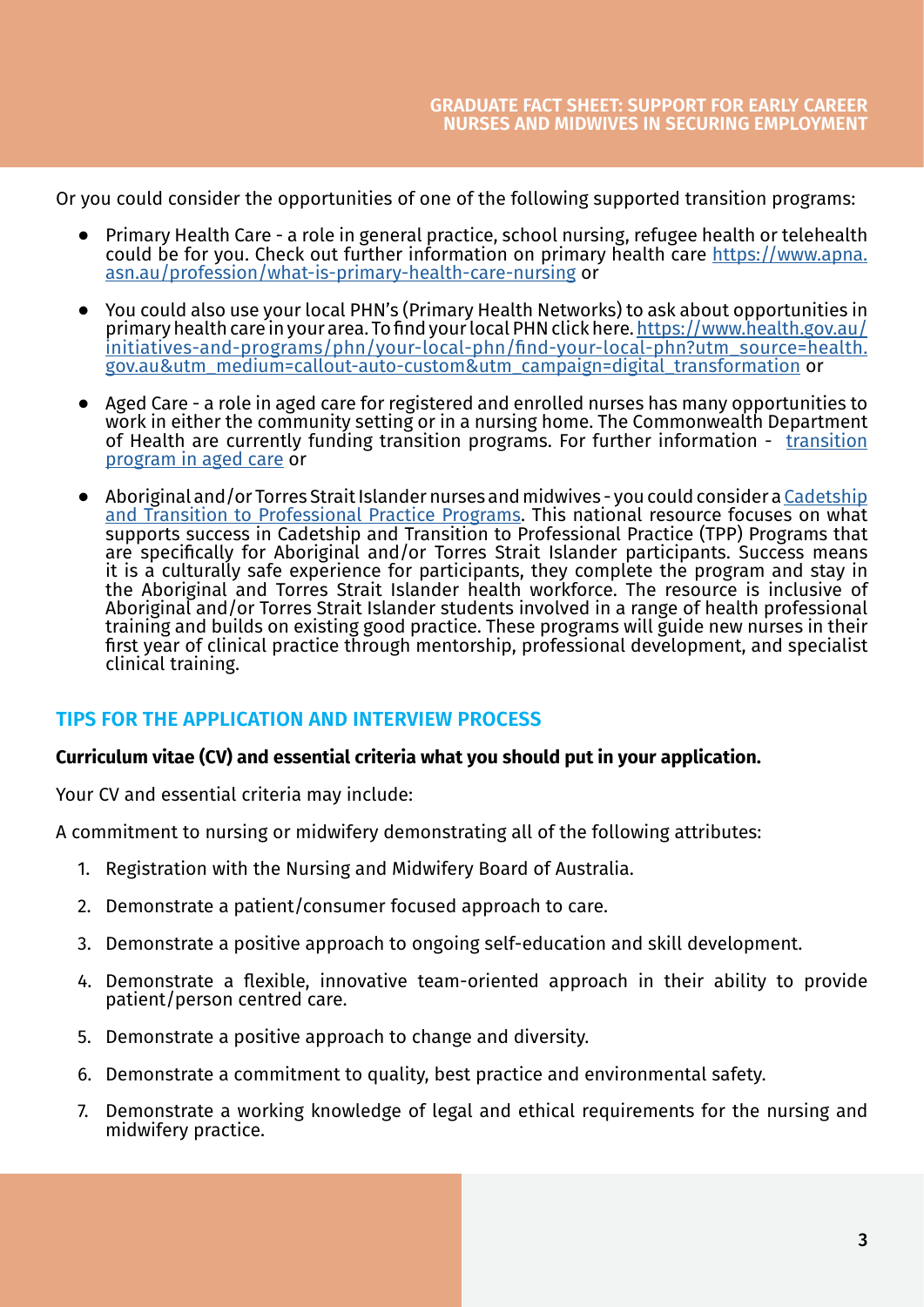- 8. Demonstrate the knowledge about the NMBA's professional standards and ability to understand the importance of organisational policies and procedure to support practice.
- 9. Demonstrate the ability to communicate effectively in both written and verbal forms.
- 10. Well-developed interpersonal skills, commensurate with the job role.
- 11. A commitment to successfully completing the prescribed Graduate Nurse/Midwife Program including all educational, professional, and clinical hurdles.
- 12. Commitment to quality improvement.
- 13. Understand the mission and values of the organisation.
- 14. Desirable but not essential:

A sound understanding or interest in digital health technologies including IT clinical systems, and their applications relevant to the management of patient/consumer care, rostering, and risk management reporting.

## **Being proactive during the hiring process**

Be proactive during the hiring process: Approach the Nurse/Midwife Unit Manager or the contact person listed in the advertisement. Be prepared and make a good impression, they may be willing to give you the opportunity you are hoping for.

This is your opportunity to sell yourself, your strengths, and your skills.

#### **Interview processes**

The interview process is a formal process that occurs prior to potential employment. It can be a one-to-one interview, a panel interview involving several people, Café style interview or virtual (video or Zoom). BE PREPARED!! Practice interview questions. Research the role and the organisation, including:

- − their expectations (Call the contact person and ask this question before)
- − their history
- − their values
- their structure
- − their culture
- − their strategic plan
- your potential role and the selection criteria that you may have had to address.

If you are asked to demonstrate or provide an example, a scenario or situation to answer an interview question, reflect on your experience and how you managed that situation, how you communicated, and what you learnt from the experience.

Most behavioural interview questions asked are based around the following themes: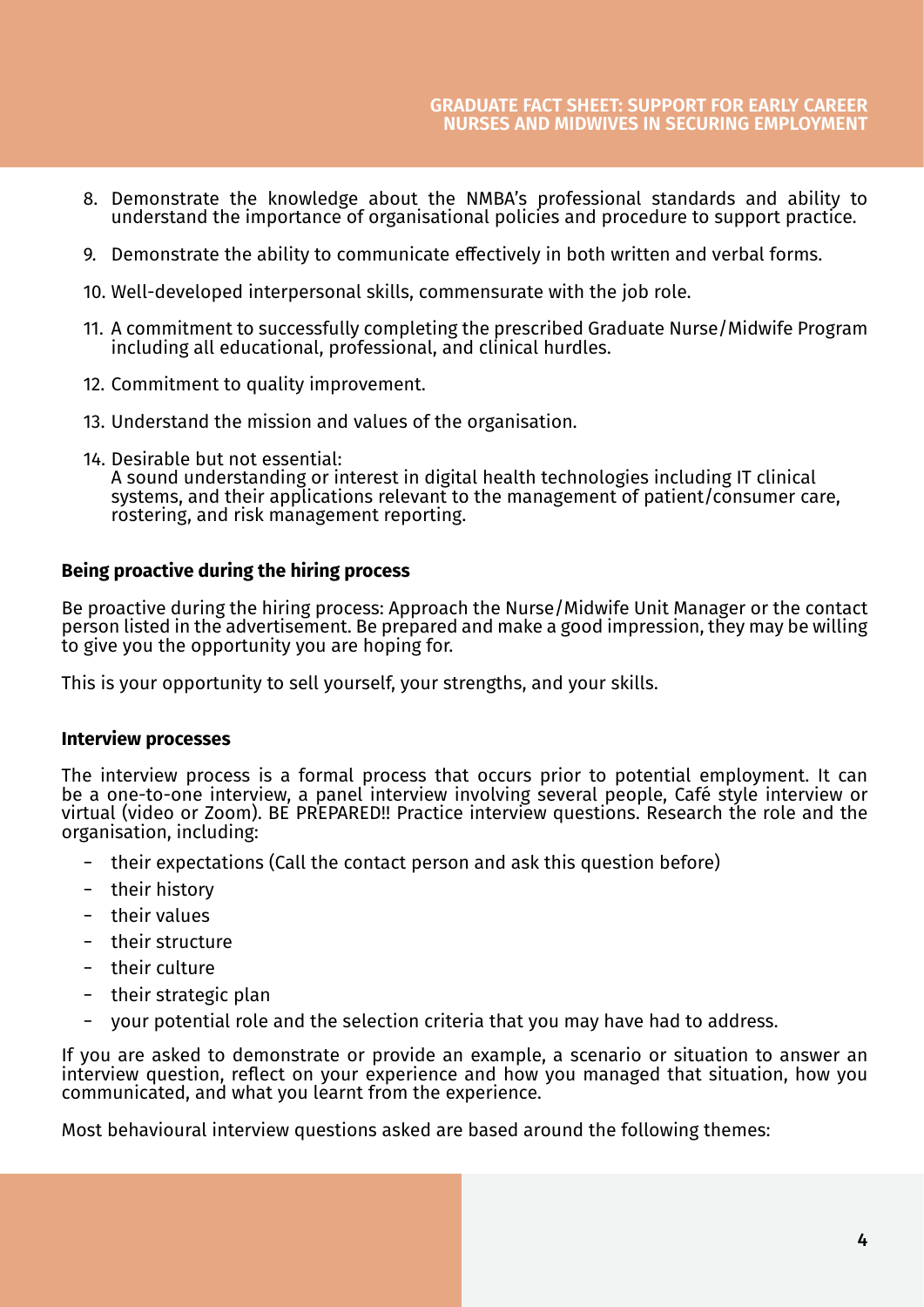- − Teamwork
- − Clinical/Patient care
- − Adaptability
- − Conflict
- Time management
- − Communication
- − Work, Health and Safety (WHS)
- − Organisational core values and how you affiliate with these.

When providing examples, you may find the S-T-A-R (situation, tasks, action-steps and results) format of assistance - this will ensure your story is direct, concise and to the point.

Always prepare questions to ask at the end of the interview. This shows that you are interested in the role and engaged in the recruitment process. Asking relevant, engaging questions is imperative.

Examples of these could be:

- Can you describe how preceptorship will support me in the role?
- Does the organisation have an induction program for graduates?
- What strategies do you have in place to support work-life balance within the organisation?
- What career development opportunities are there for me as a graduate?
- What is the organisation's expectation of the role?
- Timeframe for the application process. When will a decision be made?

If you are unsuccessful, ask for feedback.

Feedback is not a criticism but constructive advice for you to work on and apply with your next application.

## **OTHER OPTIONS**

### **Apply for non-new graduate positions**

Where a job advertisement may request a candidate has 12 months experience, it does not mean that a potential employer will not consider a candidate who may not have this experience. Some services may struggle to attract suitably qualified candidates to fill nursing and midwifery positions for their requirements. Consequently they may consider emploving a qualified candidate without the requisite practical experience. You might not always get the job – but it doesn't hurt to try! Often the interview experience can also aid in building confidence in the application and interview process.

Please note that being employed directly as a nurse or midwife without a graduate/transition program can be extremely daunting. It's important you are supported so ask about the support being offer, will it include supernumerary days, training courses and access to clinical educators.

#### **Be Persistent**